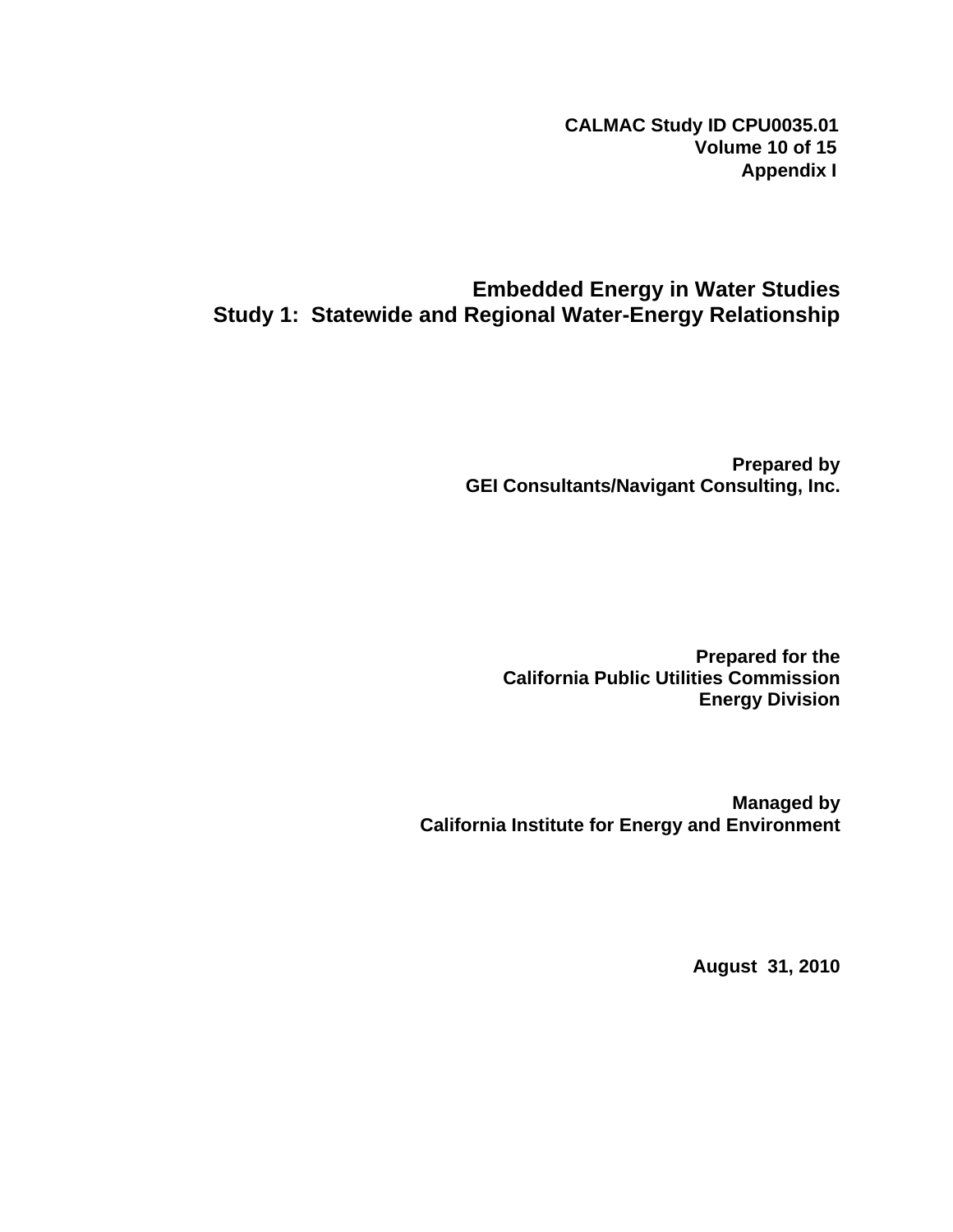# **I.1 Desalination**

A key assumption in the model is that as population grows and surface water is limited, recycled water and desalination will be relied upon to meet demand. To project how much desalination will be used in each region, the Study Team relied upon applications for new ocean and brackish water desalination plants. Assuming that all of the proposed plants are in operation by 2030, the total capacity of desalination is the sum of the current capacity and the projected new capacity. Table 1 shows desalination capacity by hydrologic region.

|                                    | Table 1. Desalination Capacity by Region |                  |             |                  |                                    |                  |                  |                  |                  |                  |                  |
|------------------------------------|------------------------------------------|------------------|-------------|------------------|------------------------------------|------------------|------------------|------------------|------------------|------------------|------------------|
|                                    |                                          |                  |             |                  | <b>Desalination Capacity (AFY)</b> |                  |                  |                  |                  |                  |                  |
|                                    |                                          | <b>NC</b>        | <b>SF</b>   | cc               | <b>SC</b>                          | <b>SR</b>        | SI               | <b>TL</b>        | <b>NL</b>        | <b>SL</b>        | <b>CR</b>        |
| <b>Current</b>                     | <b>Brackish</b>                          | $\boldsymbol{0}$ | 3,900       | $\boldsymbol{0}$ | 86,187                             | $\pmb{0}$        | $\boldsymbol{0}$ | $\boldsymbol{0}$ | $\boldsymbol{0}$ | $\boldsymbol{0}$ | $\boldsymbol{0}$ |
|                                    | Ocean                                    | $\mathbf 0$      | $\mathbf 0$ | 2,504            | 148                                | $\boldsymbol{0}$ | $\boldsymbol{0}$ | $\mathbf 0$      | $\mathbf 0$      | $\mathbf 0$      | $\mathbf 0$      |
| Projected                          | <b>Brackish</b>                          | $\boldsymbol{0}$ | 0           | 28,000           | 60,344                             | $\pmb{0}$        | $\boldsymbol{0}$ | $\boldsymbol{0}$ | $\boldsymbol{0}$ | $\boldsymbol{0}$ | 11,000           |
|                                    | Ocean                                    | $\mathbf 0$      | $\mathbf 0$ | 21,818           | 240,115                            | $\mathbf 0$      | $\boldsymbol{0}$ | $\mathbf 0$      | $\mathbf 0$      | $\mathbf 0$      | $\mathbf 0$      |
| <b>Total</b><br>Capacity<br>(2030) | <b>Brackish</b>                          | $\boldsymbol{0}$ | 3,900       | 28,000           | 146,531                            | $\mathbf 0$      | $\mathbf 0$      | $\pmb{0}$        | $\pmb{0}$        | $\boldsymbol{0}$ | 11,000           |
|                                    | Ocean                                    | $\mathbf 0$      | $\mathbf 0$ | 24,322           | 240,263                            | $\pmb{0}$        | $\boldsymbol{0}$ | $\mathbf 0$      | $\mathbf 0$      | $\mathbf 0$      | $\mathbf 0$      |

# *I.1.1 Ocean Desalination*

 $\overline{a}$ 

Current and projected ocean desalination capacity was obtained through the California Coastal Commission's 2004 report, Seawater Desalination and the California Coastal Act.<sup>1</sup> This report lists existing facilities and their capacities, as well as proposed facilities and their capacities. Existing capacities are relatively small, almost 3,000 AFY. The total output of existing and proposed facilities, about 260,000 AFY, represents an 80-fold increase in desalination

<sup>&</sup>lt;sup>1</sup> http://www.coastal.ca.gov/energy/14a-3-2004-desalination.pdf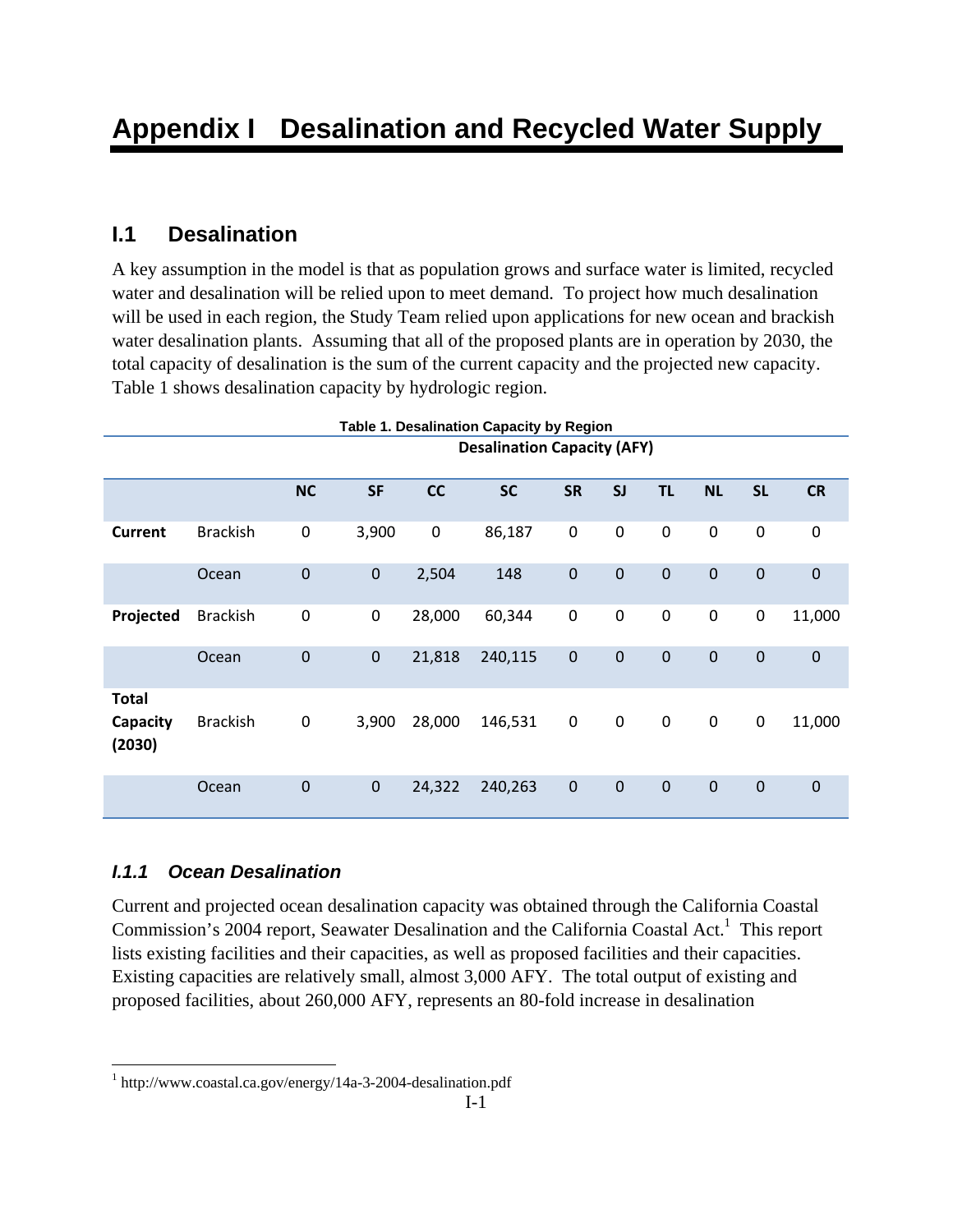production. Table 2 and Table 3 below show existing and proposed desalination facilities by region, respectively.

| <b>Table 2. Existing Ocean Desalination Capacity</b> |                          |               |            |  |  |  |  |  |  |  |  |
|------------------------------------------------------|--------------------------|---------------|------------|--|--|--|--|--|--|--|--|
| <b>Existing Facilities</b>                           | <b>Operator</b>          | <b>Region</b> | <b>AFY</b> |  |  |  |  |  |  |  |  |
| Gaviota                                              | Chevron                  | <sub>CC</sub> | 460        |  |  |  |  |  |  |  |  |
| Morro Bay                                            | PG&F                     | CC.           | 482        |  |  |  |  |  |  |  |  |
| <b>Moss Landing</b>                                  | <b>Duke Energy</b>       | <sub>CC</sub> | 537        |  |  |  |  |  |  |  |  |
| Marina Coast Water District                          | Marina Coast WD          | CC.           | 335        |  |  |  |  |  |  |  |  |
| Monterey                                             | Monterey Bay<br>Aquarium | CC.           | 45         |  |  |  |  |  |  |  |  |
| Diablo Canyon                                        | PG&F                     | CC.           | 645        |  |  |  |  |  |  |  |  |
| Santa Catalina                                       | Santa Catalina Island    | <b>SC</b>     | 148        |  |  |  |  |  |  |  |  |
| Total                                                |                          |               | 2652       |  |  |  |  |  |  |  |  |

| Table 3. Proposed Ocean Desalination Facilities |                             |               |            |  |  |  |  |  |  |
|-------------------------------------------------|-----------------------------|---------------|------------|--|--|--|--|--|--|
| <b>Proposed Facilities</b>                      | <b>Operator</b>             | <b>Region</b> | <b>AFY</b> |  |  |  |  |  |  |
| Cambria                                         | Cambria Community           | CC            | 560        |  |  |  |  |  |  |
|                                                 | <b>Services District</b>    |               |            |  |  |  |  |  |  |
| Monterey                                        | Ocean View Plaza            | CC            | 6          |  |  |  |  |  |  |
| Sand City                                       | City of Sand City           | <b>CC</b>     | 30         |  |  |  |  |  |  |
| Santa Cruz                                      | City of Santa Cruz          | CC            | 2800       |  |  |  |  |  |  |
| Long Beach                                      | City of Long Beach          | <b>SC</b>     | 335        |  |  |  |  |  |  |
| Long Beach                                      | City of Long Beach          | <b>SC</b>     | 11000      |  |  |  |  |  |  |
| Los Angeles                                     | LADWP                       | <b>SC</b>     | 11000      |  |  |  |  |  |  |
| Monterey                                        | Monterey Bay Shores         | <b>CC</b>     | 22         |  |  |  |  |  |  |
| Sand City                                       | Monterey Peninsula          | <b>CC</b>     | 8400       |  |  |  |  |  |  |
|                                                 | <b>Water and Sanitation</b> |               |            |  |  |  |  |  |  |
|                                                 | <b>District</b>             |               |            |  |  |  |  |  |  |
| <b>Moss Landing</b>                             | Cal-Am                      | CC            | 10000      |  |  |  |  |  |  |
| <b>Orange County</b>                            | <b>MWD of Orange County</b> | <b>SC</b>     | 30000      |  |  |  |  |  |  |
| Huntington Beach                                | <b>Poseidon Resources</b>   | <b>SC</b>     | 55000      |  |  |  |  |  |  |
| San Diego                                       | San Diego County Water      | <b>SC</b>     | 55000      |  |  |  |  |  |  |
|                                                 | Authority                   |               |            |  |  |  |  |  |  |
| Carlsbad                                        | San Diego County Water      | <b>SC</b>     | 55000      |  |  |  |  |  |  |
|                                                 | Authority and Poseidon      |               |            |  |  |  |  |  |  |
|                                                 | Resources                   |               |            |  |  |  |  |  |  |
| San Diego                                       | <b>US Navy</b>              | <b>SC</b>     | 780        |  |  |  |  |  |  |
| <b>West Basin</b>                               | <b>West Basin MWD</b>       | <b>SC</b>     | 22000      |  |  |  |  |  |  |
| Total                                           |                             |               | 261933     |  |  |  |  |  |  |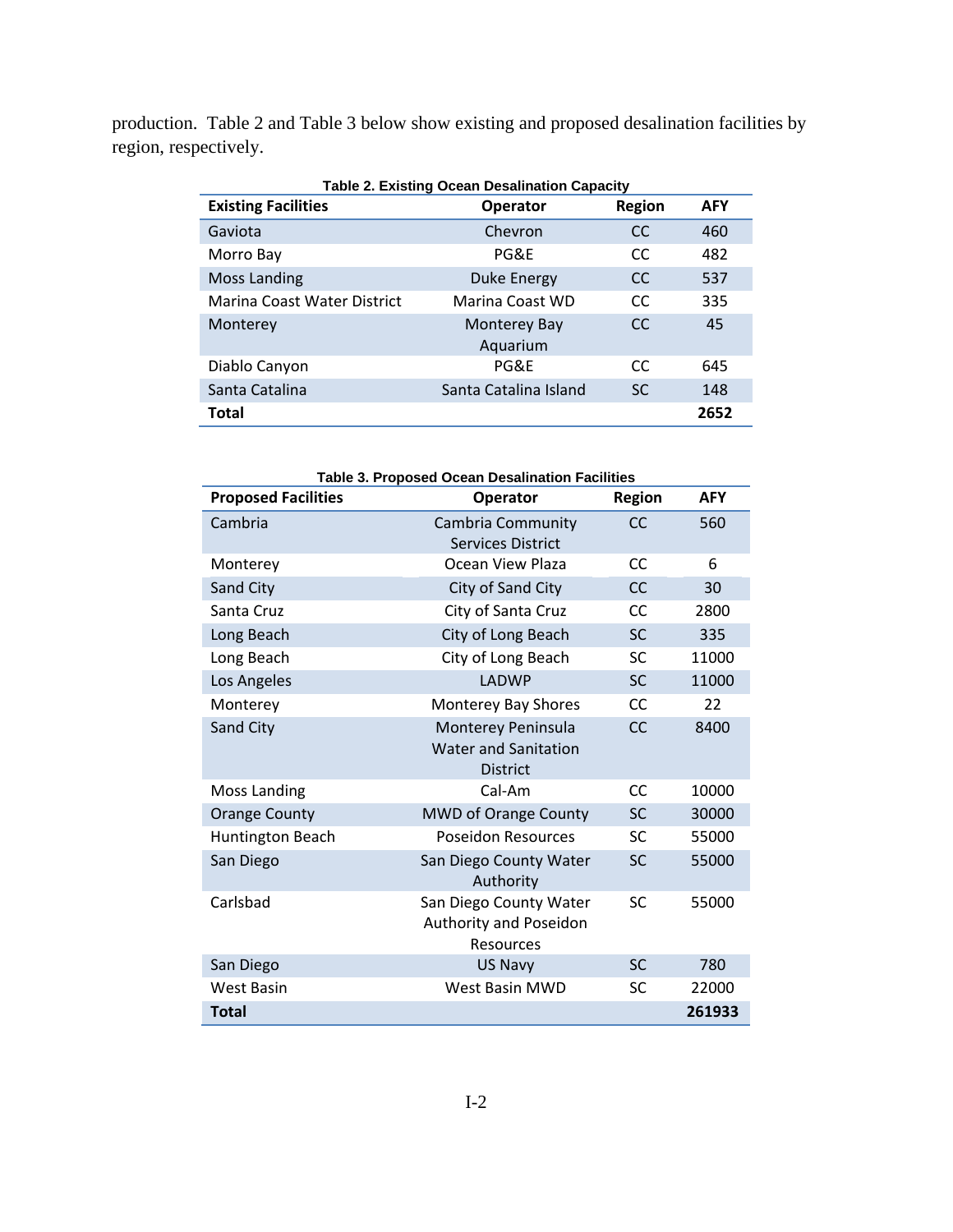### *I.1.2 Brackish Water Desalination*

Current and projected brackish water desalination was obtained through two sources. First, current and projected capacity was taken from a presentation given by Orange County Water District at a Groundwater Conference in  $2005$ .<sup>2</sup> Then, further current capacity was taken from a 2007 groundwater assessment study done by  $MWD.<sup>3</sup>$  Table 4 and Table 5 show the current and projected capacity of groundwater desalination by region, respectively.

|                                                                                | <b>Table 4. Existing Brackish Desalination Capacity</b>                                           |                                         |           |                |
|--------------------------------------------------------------------------------|---------------------------------------------------------------------------------------------------|-----------------------------------------|-----------|----------------|
| <b>Existing Facilities</b>                                                     | <b>Participating Agency</b>                                                                       | Location                                | <b>HR</b> | Yield<br>(AFY) |
| Arlington Basin Groundwater<br><b>Desalter Project</b>                         | <b>Western Municipal</b><br><b>Water District</b>                                                 | City of Riverside                       | <b>SC</b> | 6100           |
| <b>Beverly Hills Desalter Project</b>                                          | City of Beverly Hills                                                                             | City of Beverly Hills                   | <b>SC</b> | 2600           |
| Juan Well Filter Facility                                                      | <b>Central Basin Municipal</b><br><b>Water District</b>                                           | City of Hawaiian<br>Gardens             | <b>SC</b> | 900            |
| Lower Sweetwater River Basin<br><b>Groundwater Demineralization</b><br>Project | San Diego County Water<br>Authority                                                               | <b>National City</b>                    | <b>SC</b> | 3600           |
| <b>Madrona Desalination Facility</b><br>Project                                | City of Torrance                                                                                  | City of Torrance                        | <b>SC</b> | 2400           |
| Menifee Basin Desalter Project                                                 | Eastern Municipal<br><b>Water District</b>                                                        | Sun City                                | <b>SC</b> | 3360           |
| <b>Mesa Consolidated Colored</b><br><b>Water Treatment Facility</b>            | <b>Municipal Water District</b><br>of Orange County                                               | City of Costa Mesa                      | SC        | 11300          |
| Oceanside (Mission Basin)<br>Desalter Project Phase I and II                   | San Diego County Water<br>Authority                                                               | City of Oceanside and<br>Camp Pendleton | <b>SC</b> | 6500           |
| <b>Temescal Basin Desalting</b><br><b>Facility Project</b>                     | <b>Western Municipal</b><br><b>Water District</b>                                                 | City of Corona                          | SC        | 10000          |
| <b>Tustin Desalter Project</b>                                                 | <b>Municipal Water District</b><br>of Orange County                                               | City of Tustin                          | <b>SC</b> | 3271           |
| West Basin Desalter Project                                                    | West Basin Municipal<br><b>Water District</b>                                                     | City of Torrance                        | <b>SC</b> | 1524           |
| <b>Chino Basin Desalination</b><br>Program                                     | <b>Western Municipal</b><br><b>Water District and</b><br><b>Inland Empire Utilities</b><br>Agency | City of Chino Hills                     | <b>SC</b> | 24600          |
| <b>Glenwood Nitrate Water</b><br>Reclamation Plant-Cresenta<br>Valley          | Crescenta Valley Water<br><b>District</b>                                                         | City of La Crescenta                    | <b>SC</b> | 1032           |
| Alameda County WD - Phase 2<br><b>Desalter</b>                                 | Alameda County Water<br><b>District</b>                                                           | Alameda County                          | SF        | 3900           |

 2 http://www.lib.berkeley.edu/WRCA/WRC/pdfs/Everest.pdf

<sup>&</sup>lt;sup>3</sup> http://www.mwdh2o.com/mwdh2o/pages/yourwater/groundwater/2007\_groundwater\_projects.xls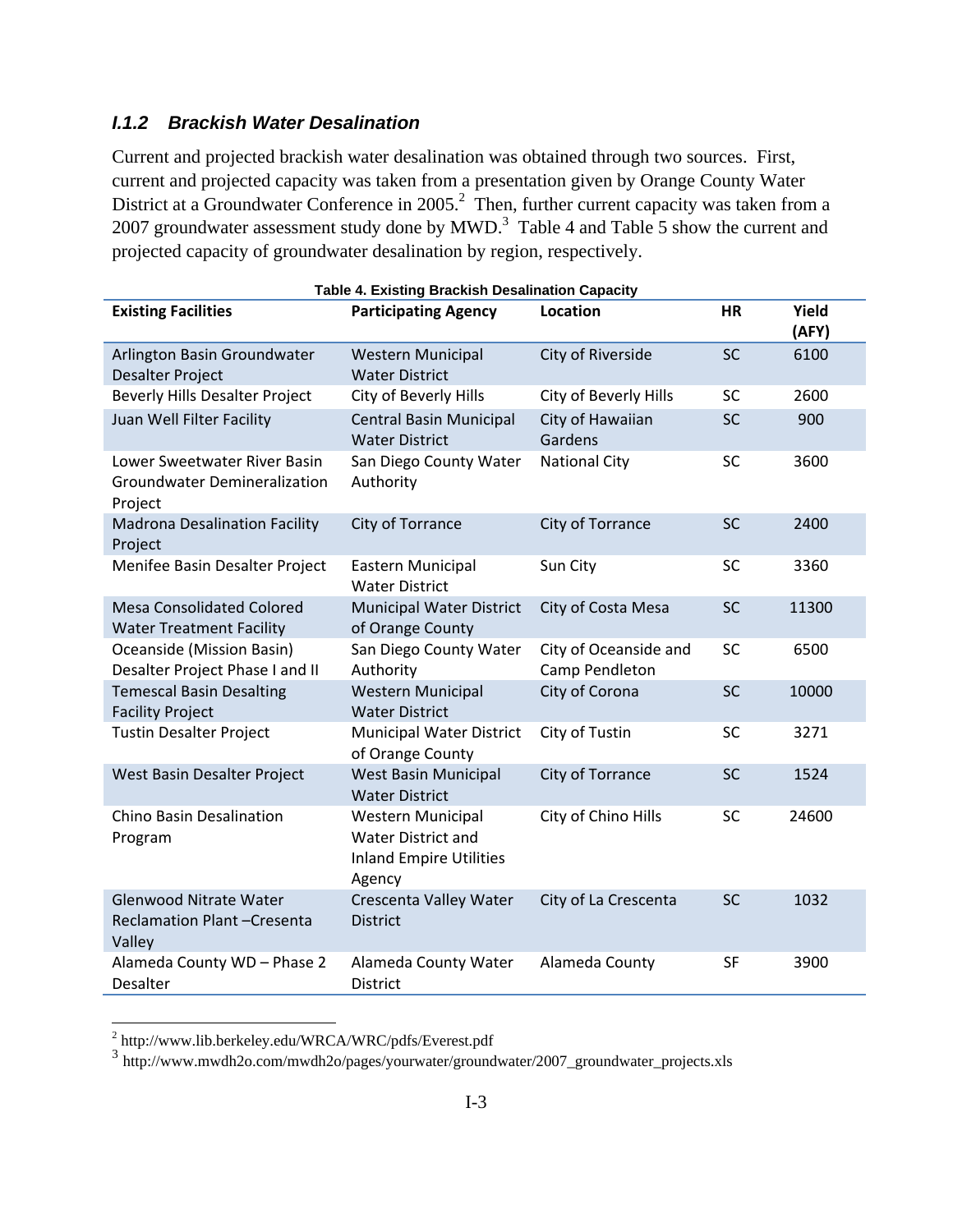| Irvine Desalter-Orange County<br><b>Basin</b> | Irvine Ranch Water<br>District (IRWD) and the<br>Orange County Water<br>District (OCWD) | City of El Toro | SC | 9000   |
|-----------------------------------------------|-----------------------------------------------------------------------------------------|-----------------|----|--------|
| Total                                         |                                                                                         |                 |    | 90.087 |

| <b>Table 5. Proposed Brackish Desalination Capacity</b> |                                                   |                  |               |                       |  |  |  |  |  |  |
|---------------------------------------------------------|---------------------------------------------------|------------------|---------------|-----------------------|--|--|--|--|--|--|
| <b>Proposed Facilities</b>                              | <b>Participating Agency</b>                       | Location         | <b>HR</b>     | <b>Yield</b><br>(AFY) |  |  |  |  |  |  |
| <b>Recovery Enhancement</b>                             | Eastern Municipal Water<br><b>District</b>        | Sun City         | <b>SC</b>     | 11,200                |  |  |  |  |  |  |
| San Pasqual Basin - Phase III                           | San Diego County Water<br><b>District</b>         | San Diego        | SC            | 5000                  |  |  |  |  |  |  |
| <b>Desalination Project</b>                             | Coachella Valley Water<br><b>District</b>         | Coachella Valley | <b>CR</b>     | 11000                 |  |  |  |  |  |  |
| <b>Metals Recovery from Brine</b>                       | Calleguas Municipal<br><b>Water District</b>      | Simi Valley      | SC            | 30000                 |  |  |  |  |  |  |
| Pajaro FS                                               | San Benito County Water<br><b>District</b>        | Hollister        | <sub>CC</sub> | 28000                 |  |  |  |  |  |  |
| San Diego Formation Project -<br>Phase II               | San Diego County Water<br><b>District</b>         | San Diego        | SC            | 10000                 |  |  |  |  |  |  |
| <b>Arlington Desalter Expansion</b>                     | <b>Western Municipal</b><br><b>Water District</b> | Riverside        | <b>SC</b>     | 4144                  |  |  |  |  |  |  |
| Total                                                   |                                                   |                  |               | 99,344                |  |  |  |  |  |  |

Using these new projected new brackish and ocean desalination plants, the Study Team can estimate the future capacity of desalination under different scenarios. First, under Scenario 1, the state builds only the brackish water desalination plants by 2020, and will not build any ocean desalination plants. Under Scenario 2, the state builds only the ocean desalination plants. Half of the planned ocean capacity will be built by 2020, and the remaining half will be built by 2030. The resulting total desalination capacity by hydrologic region under each scenario is presented in Table 6.

|                   | <b>Table 6. Total Desalination Capacity (TAF)</b> |           |    |           |     |           |    |          |           |    |    |  |  |
|-------------------|---------------------------------------------------|-----------|----|-----------|-----|-----------|----|----------|-----------|----|----|--|--|
|                   |                                                   | <b>NC</b> | SF | <b>CC</b> | SC  | <b>SR</b> | SJ | TL.      | <b>NL</b> | SL | CR |  |  |
| Scenario 1        | 2020                                              |           | 4  | 31        | 147 | 0         | 0  | 11       |           |    |    |  |  |
|                   | 2030                                              | 0         | 4  | 31        | 147 | 0         | 0  | 11       |           |    |    |  |  |
| <b>Scenario 2</b> | 2020                                              | 0         | 4  | 13        | 206 | 0         | 0  | 0        | 0         |    |    |  |  |
|                   | 2030                                              |           | 4  | 24        | 326 | 0         | 0  | $\Omega$ |           |    |    |  |  |

I-4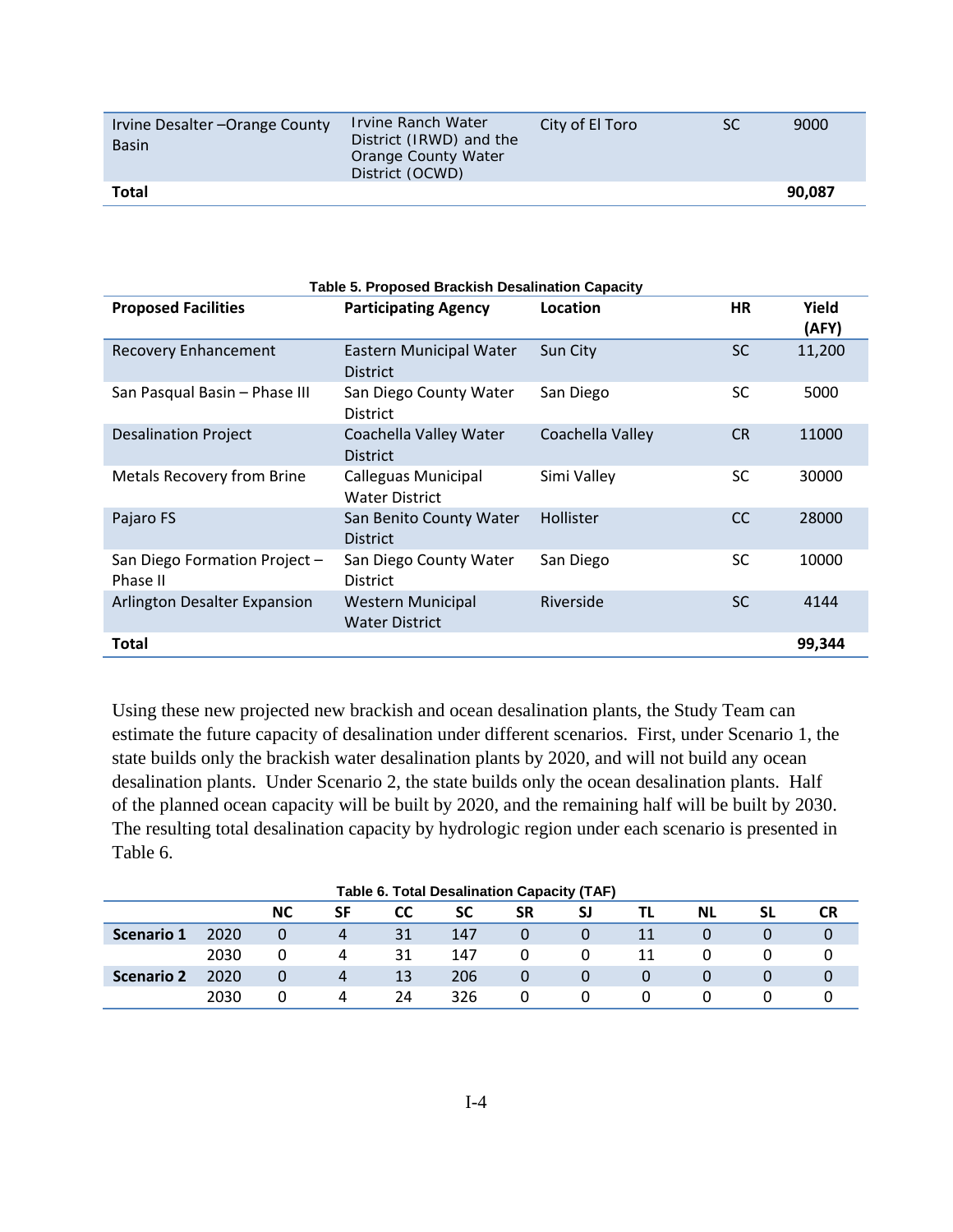## **I.2 Recycled Water**

To project future capacity of recycled water, first a baseline estimate is needed. The Study Team relied upon a 2002 Statewide Recycled Water Survey from the California State Water Resources Control Board (SWRCB).<sup>4</sup> This report lists current recycled water capacity by county<sup>5</sup>. Using the county divisions, the Study Team was able to group recycled water capacity by hydrologic regions. Table 7 shows current recycled water capacity by hydrologic region.

| <b>Hydrologic Region Current Capacity</b> | (AFY)   |
|-------------------------------------------|---------|
| NC.                                       | 17,346  |
| <b>SF</b>                                 | 40,370  |
| CC                                        | 25,295  |
| SC                                        | 275,494 |
| <b>CR</b>                                 | 9,747   |
| ΝL                                        | 5,758   |
| <b>SL</b>                                 | 18,753  |
| SJ                                        | 33,547  |
| <b>SR</b>                                 | 10,139  |
| TL                                        | 108,532 |
| <b>Total</b>                              | 544,980 |

To project future capacity, the Study Team used the SWRCB's Recycled Water Policy<sup>6</sup>, approved in May 2009. This policy states mandated statewide new capacity of recycled water by 2020 and 2030. Further, the policy states 2020 and 2030 goals for new capacity of recycled water, above and beyond the mandates. These mandates and goals are shown in Table 8.

| Table 8. Recycled Water Capacity Mandates and Goals |                   |  |  |  |  |  |  |  |
|-----------------------------------------------------|-------------------|--|--|--|--|--|--|--|
| <b>Policy</b>                                       | Capacity<br>(TAF) |  |  |  |  |  |  |  |
| Mandated New Capacity in 2020*                      | 200               |  |  |  |  |  |  |  |
| Mandated New Capacity in 2030*                      | 300               |  |  |  |  |  |  |  |
| Goal New Capacity in 2020*                          | 1000              |  |  |  |  |  |  |  |
| Goal New Capacity in 2030*                          | 2000              |  |  |  |  |  |  |  |

\*increase above 2002 capacity

<sup>&</sup>lt;sup>4</sup>http://www.waterboards.ca.gov/water\_issues/programs/grants\_loans/water\_recycling/docs/wr2002survey\_attc.pdf<br><sup>5</sup> A new survey is awrently underway, but the SWDCB is still collecting data, so the Study Team must rely on 2 <sup>5</sup> A new survey is currently underway, but the SWRCB is still collecting data, so the Study Team must rely on 2002 capacity as the current capacity.

<sup>6</sup> http://www.swrcb.ca.gov/water\_issues/programs/water\_recycling\_policy/docs/recycledwaterpolicy\_approved.pdf